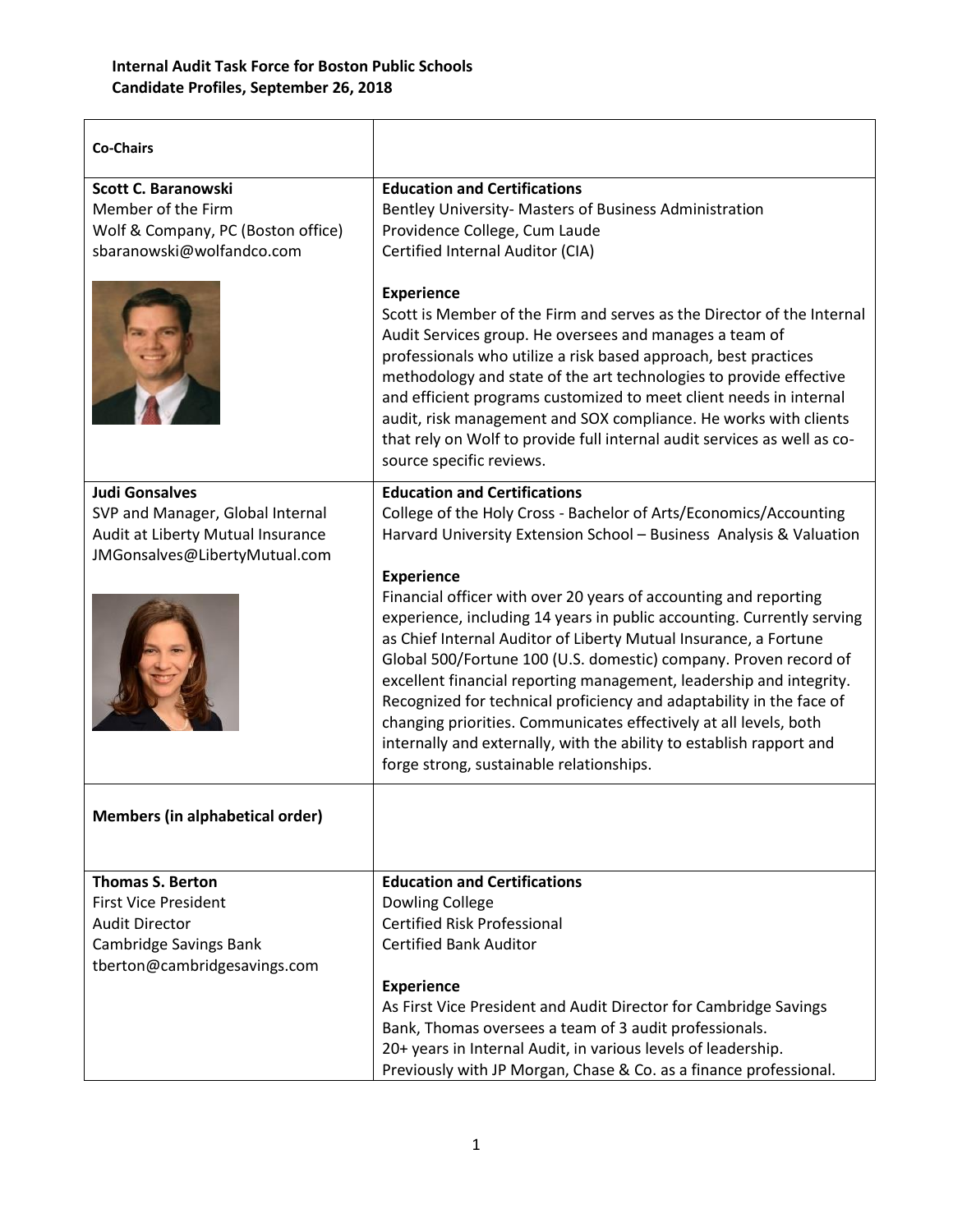## **Internal Audit Task Force for Boston Public Schools Candidate Profiles, September 26, 2018**

| <b>David Dyson</b>                  | <b>Education and Certifications</b>                                                                                                                                                                                                                                                                                                                                                                                                                                                                           |
|-------------------------------------|---------------------------------------------------------------------------------------------------------------------------------------------------------------------------------------------------------------------------------------------------------------------------------------------------------------------------------------------------------------------------------------------------------------------------------------------------------------------------------------------------------------|
| <b>Chief Audit Officer</b>          | Bentley University - MBA Management                                                                                                                                                                                                                                                                                                                                                                                                                                                                           |
| The Nature Conservancy              | UMass Boston - BS, Accounting and Finance                                                                                                                                                                                                                                                                                                                                                                                                                                                                     |
| david.dyson@tnc.org                 | CIA, CFSA and CPA certifications                                                                                                                                                                                                                                                                                                                                                                                                                                                                              |
|                                     | <b>Experience</b><br>Chief Audit Executive managing all aspects of the internal audit<br>function and leading enterprise risk management activities. An<br>accomplished leader with more than 20 years of experience and a<br>proven track record for establishing and growing internal audit<br>functions with extensive operational, financial, compliance and IT<br>audit experience within various industries, such as: manufacturing,<br>technology, banking, insurance, defense, consulting and retail. |
| Joy Gray, PhD, CIA, CISA            | <b>Education and Certifications</b>                                                                                                                                                                                                                                                                                                                                                                                                                                                                           |
| Lecturer at Bentley University      | Bentley College - Doctor of Philosophy (Ph.D.), Accountancy                                                                                                                                                                                                                                                                                                                                                                                                                                                   |
| jgray@bentley.edu                   | Southern NH University - MS Business Education                                                                                                                                                                                                                                                                                                                                                                                                                                                                |
|                                     | Murray State University - BS Accounting                                                                                                                                                                                                                                                                                                                                                                                                                                                                       |
|                                     | Certified Internal Auditor (CIA)                                                                                                                                                                                                                                                                                                                                                                                                                                                                              |
|                                     | Certified Information Systems Auditor (CISA)                                                                                                                                                                                                                                                                                                                                                                                                                                                                  |
|                                     |                                                                                                                                                                                                                                                                                                                                                                                                                                                                                                               |
|                                     | <b>Experience</b><br>Accounting Educator with research interests in the areas of                                                                                                                                                                                                                                                                                                                                                                                                                              |
|                                     | accounting education, internal audit, IT audit, and accounting                                                                                                                                                                                                                                                                                                                                                                                                                                                |
|                                     | information systems. Specialties: internal audit, forensic                                                                                                                                                                                                                                                                                                                                                                                                                                                    |
|                                     | accounting, information systems audit.                                                                                                                                                                                                                                                                                                                                                                                                                                                                        |
|                                     |                                                                                                                                                                                                                                                                                                                                                                                                                                                                                                               |
| Jonathan M. Joint                   |                                                                                                                                                                                                                                                                                                                                                                                                                                                                                                               |
| <b>Carroll School of Management</b> |                                                                                                                                                                                                                                                                                                                                                                                                                                                                                                               |
| <b>Boston College</b>               | <b>Education</b>                                                                                                                                                                                                                                                                                                                                                                                                                                                                                              |
| B.S. in Management, Class of 2021   | New Mission High School, Class of 2017                                                                                                                                                                                                                                                                                                                                                                                                                                                                        |
|                                     | <b>Experience</b>                                                                                                                                                                                                                                                                                                                                                                                                                                                                                             |
|                                     | National Black MBA Association: Leaders of Tomorrow                                                                                                                                                                                                                                                                                                                                                                                                                                                           |
|                                     | <b>COMPASS Mentoring Program</b>                                                                                                                                                                                                                                                                                                                                                                                                                                                                              |
|                                     | <b>Empowering Generations of Leaders</b>                                                                                                                                                                                                                                                                                                                                                                                                                                                                      |
|                                     | Accounting Career Awareness Program (ACAP) Participant                                                                                                                                                                                                                                                                                                                                                                                                                                                        |
|                                     |                                                                                                                                                                                                                                                                                                                                                                                                                                                                                                               |
|                                     |                                                                                                                                                                                                                                                                                                                                                                                                                                                                                                               |
|                                     |                                                                                                                                                                                                                                                                                                                                                                                                                                                                                                               |
|                                     |                                                                                                                                                                                                                                                                                                                                                                                                                                                                                                               |
|                                     |                                                                                                                                                                                                                                                                                                                                                                                                                                                                                                               |
|                                     |                                                                                                                                                                                                                                                                                                                                                                                                                                                                                                               |
|                                     |                                                                                                                                                                                                                                                                                                                                                                                                                                                                                                               |
|                                     |                                                                                                                                                                                                                                                                                                                                                                                                                                                                                                               |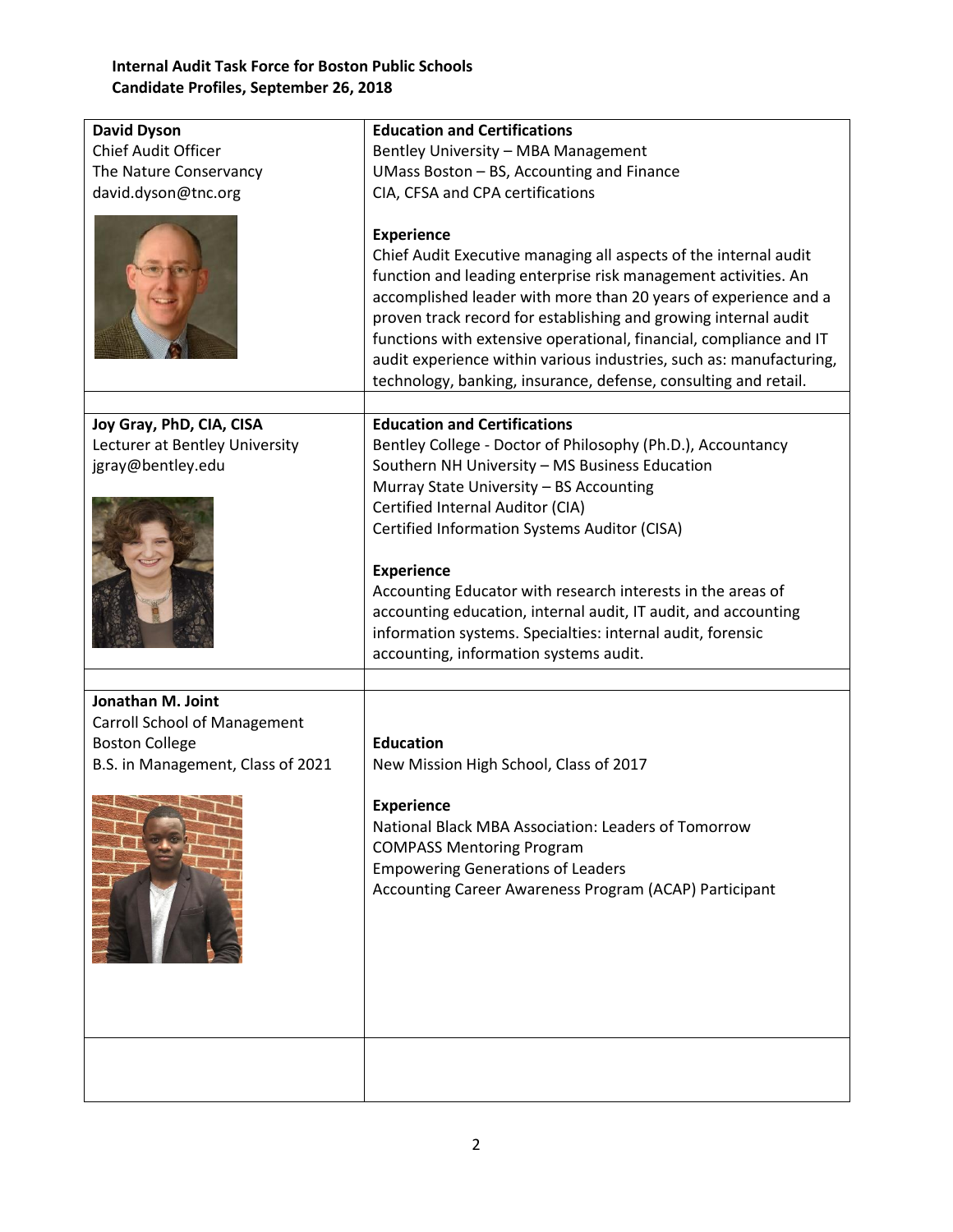## **Internal Audit Task Force for Boston Public Schools Candidate Profiles, September 26, 2018**

| Ranjani Narayan, CISA, CISSP | <b>Education and Certifications</b>                                                                                                                                                                                                                                                                                                                                                                                                                                                                                                                                                                                                                                                          |
|------------------------------|----------------------------------------------------------------------------------------------------------------------------------------------------------------------------------------------------------------------------------------------------------------------------------------------------------------------------------------------------------------------------------------------------------------------------------------------------------------------------------------------------------------------------------------------------------------------------------------------------------------------------------------------------------------------------------------------|
| Senior Manager               | LSU and Agricultural and Mechanical College- Masters in System                                                                                                                                                                                                                                                                                                                                                                                                                                                                                                                                                                                                                               |
| Deloitte (Boston office)     | Science                                                                                                                                                                                                                                                                                                                                                                                                                                                                                                                                                                                                                                                                                      |
| rnarayanan@deloitte.com      | Certified Information Systems Auditor (CISA)                                                                                                                                                                                                                                                                                                                                                                                                                                                                                                                                                                                                                                                 |
|                              | Certified Information Systems Security Professional (CISSP)                                                                                                                                                                                                                                                                                                                                                                                                                                                                                                                                                                                                                                  |
|                              | <b>Experience</b><br>Ranjani is a senior manager in Deloitte Advisory Services practice,<br>specializing in the area of enterprise wide risk management and<br>risk consulting services. She serves clients across Retail and<br>Consumer Products and Technology Media & Telecommunications<br>industries. Currently Ranjani leads the transformation of the<br>Internal Audit practice with the adoption of Agile for Internal Audit<br>including leading the charge on developing the Agile IA framework,<br>roll out strategy, & building eminence in the marketplace. Ranjani<br>is a frequent speaker on Agile IA at IIA events, including most<br>recently at the IIA GAM conference. |
| <b>Michael O'Neill</b>       | <b>Education and Certifications</b>                                                                                                                                                                                                                                                                                                                                                                                                                                                                                                                                                                                                                                                          |
| EVP, Bus Dev, Agency 451     | Stonier Graduate School of Banking - Banking Management                                                                                                                                                                                                                                                                                                                                                                                                                                                                                                                                                                                                                                      |
| moneill@agency451.com        | F.W. Olin Graduate School of Business -MBA, Entrepreneurial                                                                                                                                                                                                                                                                                                                                                                                                                                                                                                                                                                                                                                  |
|                              | <b>Studies</b>                                                                                                                                                                                                                                                                                                                                                                                                                                                                                                                                                                                                                                                                               |
|                              | Boston College Carroll School of Management - BS Business Admin                                                                                                                                                                                                                                                                                                                                                                                                                                                                                                                                                                                                                              |
|                              | <b>Boston Public Schools Graduate</b>                                                                                                                                                                                                                                                                                                                                                                                                                                                                                                                                                                                                                                                        |
|                              | <b>Experience</b>                                                                                                                                                                                                                                                                                                                                                                                                                                                                                                                                                                                                                                                                            |
|                              | EVP, Bus Dev, head of Financial Services sector for Agency 451                                                                                                                                                                                                                                                                                                                                                                                                                                                                                                                                                                                                                               |
|                              | Member and past Chair of Boston School Committee                                                                                                                                                                                                                                                                                                                                                                                                                                                                                                                                                                                                                                             |
|                              | Secretary/Treasurer of BOD - Council of the Great City Schools                                                                                                                                                                                                                                                                                                                                                                                                                                                                                                                                                                                                                               |
|                              | Chair of Audit Committee - CGCS                                                                                                                                                                                                                                                                                                                                                                                                                                                                                                                                                                                                                                                              |
|                              |                                                                                                                                                                                                                                                                                                                                                                                                                                                                                                                                                                                                                                                                                              |
| <b>Marcia Schow</b>          | <b>Education and Certifications</b>                                                                                                                                                                                                                                                                                                                                                                                                                                                                                                                                                                                                                                                          |
| <b>AVP Audit Services</b>    | Messiah College - Accounting                                                                                                                                                                                                                                                                                                                                                                                                                                                                                                                                                                                                                                                                 |
| Manulife John Hancock        |                                                                                                                                                                                                                                                                                                                                                                                                                                                                                                                                                                                                                                                                                              |
| mschow@jhancock.com          | Experience                                                                                                                                                                                                                                                                                                                                                                                                                                                                                                                                                                                                                                                                                   |
|                              | Responsible for managing the Professional Practices team within                                                                                                                                                                                                                                                                                                                                                                                                                                                                                                                                                                                                                              |
|                              | Audit Services. Professional Practices supports the audit practice                                                                                                                                                                                                                                                                                                                                                                                                                                                                                                                                                                                                                           |
|                              | by developing and delivering audit methodologies and related                                                                                                                                                                                                                                                                                                                                                                                                                                                                                                                                                                                                                                 |
|                              | practice guides; tools and systems used within the department; the                                                                                                                                                                                                                                                                                                                                                                                                                                                                                                                                                                                                                           |
|                              | quality assurance and improvement program; audit training; board                                                                                                                                                                                                                                                                                                                                                                                                                                                                                                                                                                                                                             |
|                              | committee and other management reporting; internal                                                                                                                                                                                                                                                                                                                                                                                                                                                                                                                                                                                                                                           |
|                              | performance metrics; data analytics support; office management                                                                                                                                                                                                                                                                                                                                                                                                                                                                                                                                                                                                                               |
|                              | and financial management.                                                                                                                                                                                                                                                                                                                                                                                                                                                                                                                                                                                                                                                                    |
|                              |                                                                                                                                                                                                                                                                                                                                                                                                                                                                                                                                                                                                                                                                                              |
|                              |                                                                                                                                                                                                                                                                                                                                                                                                                                                                                                                                                                                                                                                                                              |
|                              |                                                                                                                                                                                                                                                                                                                                                                                                                                                                                                                                                                                                                                                                                              |
|                              |                                                                                                                                                                                                                                                                                                                                                                                                                                                                                                                                                                                                                                                                                              |